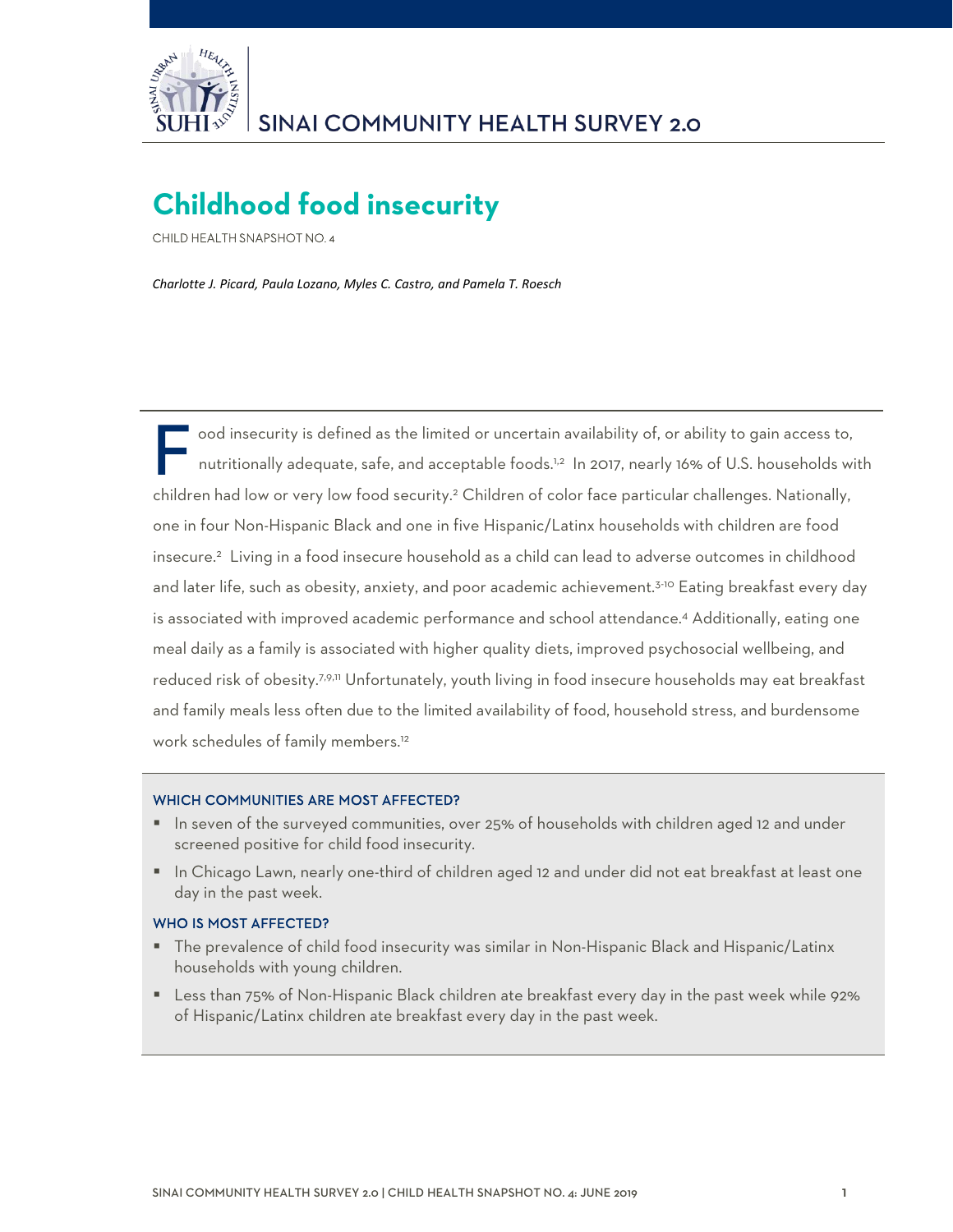



- Between 15% and 39% of households with children aged 12 and under screened positive for child food insecurity in the past year.
- One third or more of households with children aged 12 and under screened positive for child food insecurity in South Lawndale, North Lawndale, and West-West Town.

### FIGURE 2: Percent of households with children aged 12 and under that screened positive for child food insecurity in the past year by race/ethnicity



 Across Non-Hispanic Black and Hispanic/Latinx households with children aged 12 and under, almost one in three screened positive for child food insecurity.

Child food insecurity was defined as scoring at least one out of eight on the eight-item U.S. Children's Food Security Scale (indicating marginal, low, or very low food security among one or more children in the household).13 While the surveyed households only included households with children aged 12 and under, the questions on the scale were asked about all children under age 18 living in the household. Scores were not calculated for respondents with missing scale items (only 1 respondent).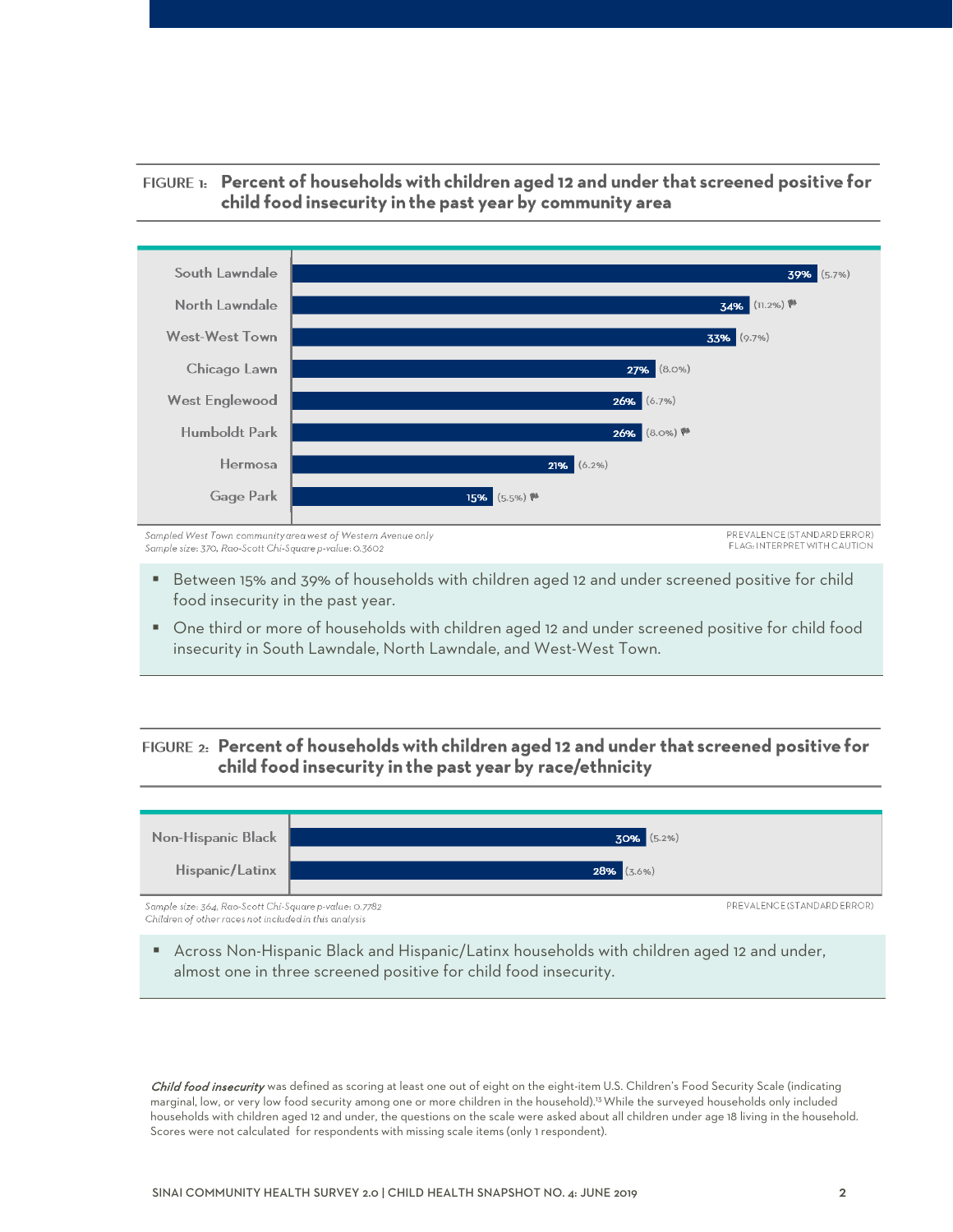

## FIGURE 3: Percent of children aged 12 and under who ate breakfast every day in the past week by community area

Sample size: 371, Rao-Scott Chi-Square p-value: 0.0125

 The percent of children who ate breakfast every day in the past week was highest in Hermosa (90%) and lowest in Chicago Lawn (68%).

# FIGURE 4: Percent of children aged 12 and under who ate breakfast every day in the past week by race/ethnicity



 $\blacksquare$  Hispanic/Latinx children were more likely to eat breakfast every day in the past week (92%) than Non-Hispanic Black children (74%). This difference was statistically significant.

Children that ate breakfast every day in the past week were defined as children whose caregiver reported that the child ate breakfast on seven of the past seven days.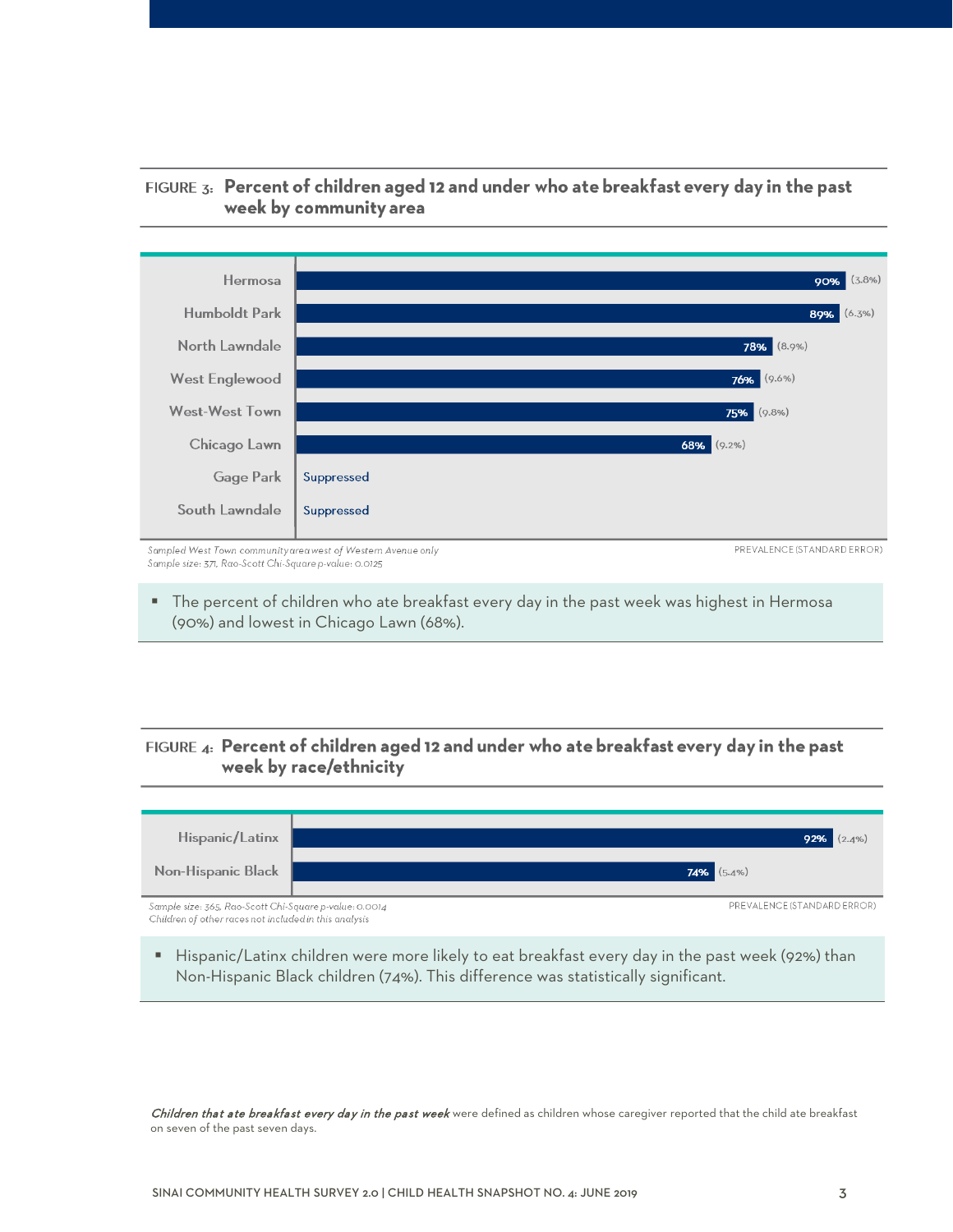

## FIGURE 5: Percent of children aged 12 and under who ate a meal with all family members at least once every day in the past week by community area

Sampled West Town community area west of Western Avenue only Sample size: 371, Rao-Scott Chi-Square p-value: 0.7903

- The percent of children who ate a meal with all family members at least once every day in the past week ranged from 45% in Humboldt Park to 66% in Hermosa.
- **In West Englewood, Chicago Lawn, West-West Town, and Humboldt Park, less than half of** children aged 12 and under ate a meal with all family members at least once every day in the past week.

## FIGURE 6: Percent of children aged 12 and under who ate a meal with all family members at least once every day in the past week by race/ethnicity



 Just over half of Non-Hispanic Black and Hispanic/Latinx children ate a meal with all of their family members at least once every day in the past week.

Children that ate a meal with all family members at least once every day in the past week were defined as children whose caregiver reported that the child ate a meal together with all of their family members who lived in the household on seven of the past seven days.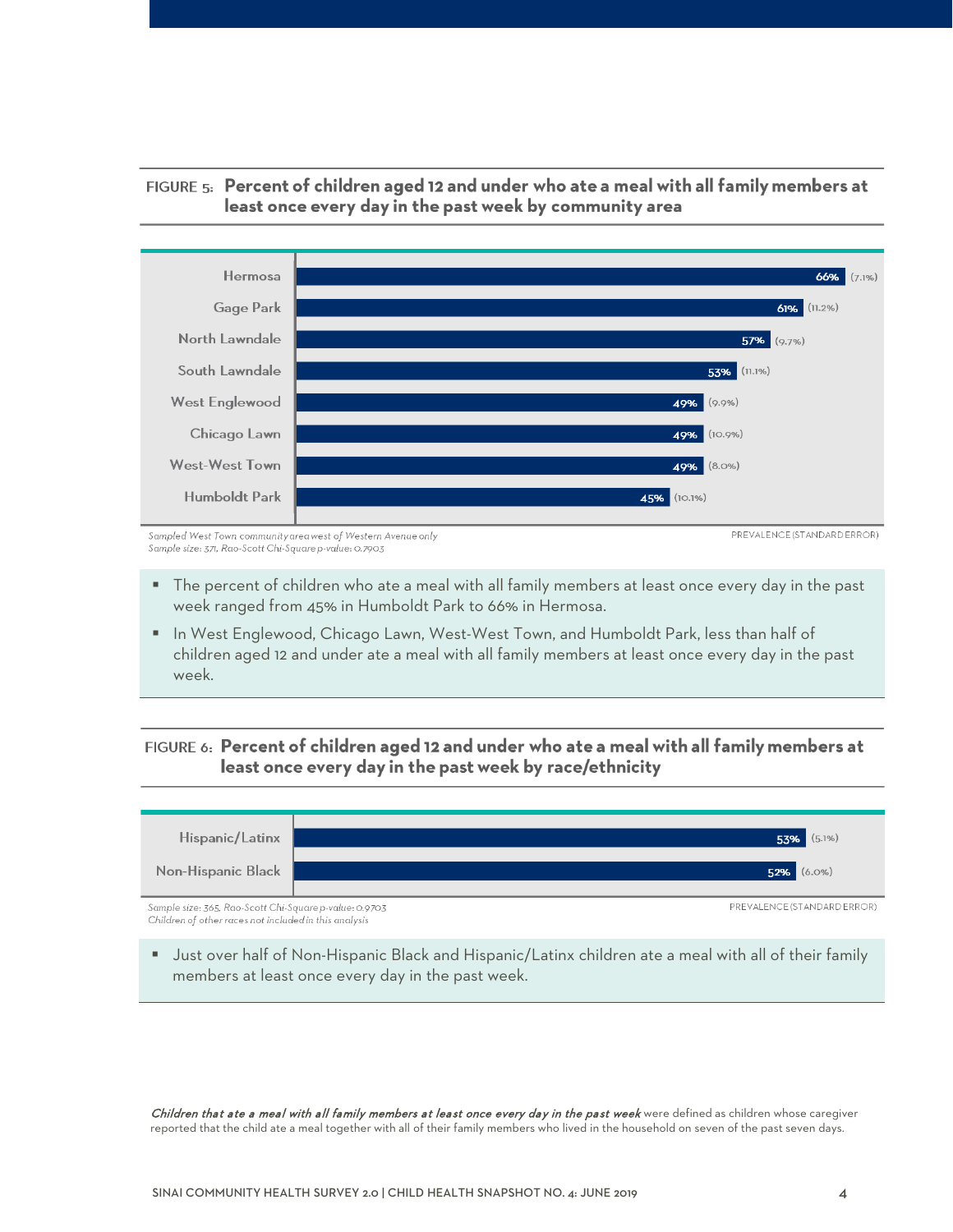#### ABOUT THE SURVEY

Sinai Urban Health Institute (SUHI) is a unique, nationally-recognized research center on the west side of Chicago. Our mission is to achieve health equity among communities through excellence and innovation in data-driven research, interventions, evaluation, and collaboration. SUHI is a proud member of Sinai Health System. For more information about SUHI, visit [www.SUHIChicago.org.](http://www.suhichicago.org/)

SUHI designed and conducted Sinai Community Health Survey 2.0 in partnership with our Community Advisory Committee and the University of Illinois at Chicago Survey Research Laboratory (SRL). SRL administered surveys face-to-face in both English and Spanish to randomly selected households from each of the ten surveyed communities. If children aged 0 to 12 years lived in the household, interviewers randomly selected one child and interviewed the child's parent or legal guardian ("primary caregiver") about the child's health. Data collection took place between March 2015 and September 2016 with a final sample size of 394 children aged 0 to 12 years.

Survey results are representative at the community area level for all communities with the exception of West Town, which was sampled west of Western Avenue only. Due to limited sample size, children from Norwood Park [and Lower West Side](http://www.sinaisurvey.org/) were excluded from community area analyses and children identified as Non-Hispanic White or Non-Hispanic Other were excluded from race/ethnicity analyses. More information about Sinai Survey is available at www.SinaiSurvey.org.

#### **METHODS**

We used weights to compute statistical estimates to ensure: (1) the estimates accounted for the differential probability that a participant was selected; and (2) the distribution of child cases in each community area aligns with the distribution of children aged 0 to 12 years in the community area according to the 2010 Census. The Rao-Scott Chi-Square test and Adjusted Wald Test were used to test for statistical differences by community area, racial/ethnic group, sex, and age group. Findings were suppressed when the number of observations was less than five and flagged when the Relative Standard Error (RSE) was >30%, indicating that the values should be interpreted with caution.14